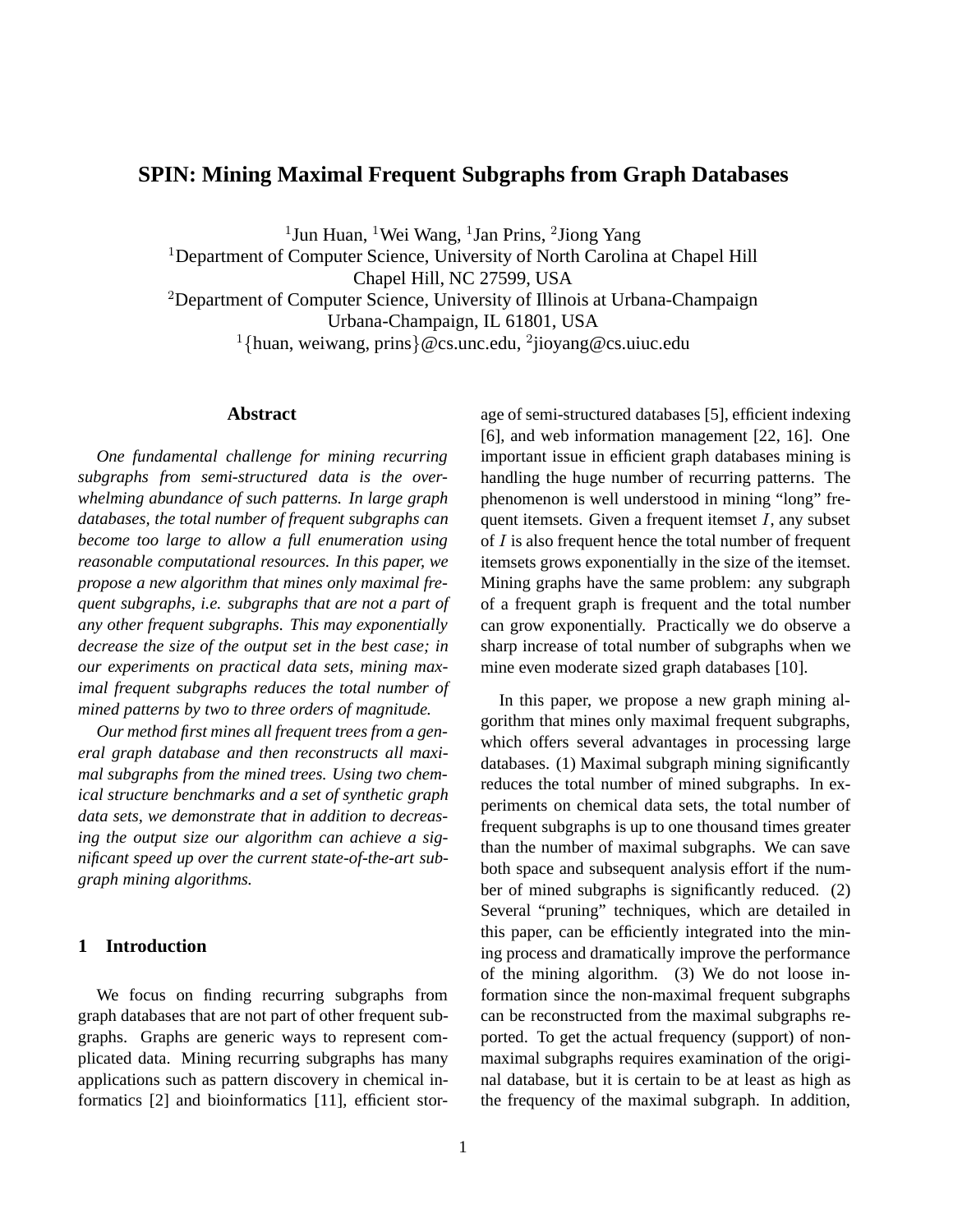the techniques used in [15] can be easily adapted to approximate the support of all frequent subgraphs within some error bound. (4) In some applications such as discovering structure motifs in a group of homology proteins [8, 11], maximal frequent subgraphs are the subgraphs of most interest since they encode the maximal structure commonalities within the group.

In this paper we show that maximal subgraph mining can be efficiently performed. Our mining method is based on a novel graph mining framework in which we first mine all frequent tree patterns from a graph database and then construct maximal frequent subgraphs from trees. This approach offers asymptotic advantages compared to using subgraphs as building blocks, since tree normalization is a simpler problem than graph normalization. The proposed method enables us to integrate well-developed techniques from mining maximal itemsets and knowledge gained in graph mining into a new algorithm. According to our experimental study, such a combination can offer significant performance speedup in both synthetic and real data sets. The framework of our method is versatile. Depending on the particular tree mining algorithm, the search can be either breadth-first or depthfirst (preferred due to its better memory utilization). It can also be designed to mine all frequent subgraphs without major modifications.

In summary, we make three contributions: (1) we propose a novel algorithm SPIN (**SP**anning tree based maximal graph m**IN**ing) to mine maximal frequent subgraphs of large graph databases, (2) we integrate several optimization techniques to speed up the mining process, (3) we perform an extensive analysis of the proposed algorithm on graph databases with different characteristics.

The remainder of the paper is organized as follows. Section 2 presents a formal description of the maximal frequent subgraph mining problem. Section 3 presents the data structure and the proposed search algorithm. Section 4 presents the results of our experimental study using synthetic graph databases and two benchmark chemical data sets. We conclude the paper with a discussion, related works, and conclusion.

### **2 Background**

We start this section defining labeled graphs. We define subgraph isomorphism relation to quantify the support value of a graph in a graph database. Maximal frequent subgraph is defined subsequently. Notations related to trees are introduced at the end of the section.

#### **2.1 Labeled Graph**

A *labeled graph* G is a graph where each node and edge has an associated label. We use  $\Sigma_V$  and  $\Sigma_E$  to denote the set of node labels and edge labels respectively. Without loss of generality, we assume a total order  $\geq$ on  $\Sigma_V$  and  $\Sigma_E$ . The labeling function  $\delta$  defines the mappings  $V \to \Sigma_V$  and  $E \to \Sigma_E^{-1}$ .

When we study recurring subgraphs in graph databases, it is critical to know whether a graph occurs in another graph, as defined below:

**Definition 2.1** *A labeled graph* G *is subgraph isomorphic to another graph* G *, if there exists an injection*  $f: V[G] \to V[G']$  *such that* 

- $\bullet \ \forall u \in V[G], (\delta(u) = \delta'(f(u))),$
- $\forall u, v \in V, ((u, v) \in E[G] \Rightarrow (f(u), f(v)) \in$  $E[G$ <sup>'</sup> $]$ *), and*
- $\forall (u, v) \in E[G], (\delta(u, v) = \delta'(f(u), f(v))).$

*where*  $V[G]$  *and*  $E[G]$  *denote the node set and edge set of a graph* G*.*

The injection f is a *subgraph isomorphism* from G to  $G'$ . By a slightly abused notation, we refer  $G$  as a "subgraph" of  $G'$ , denoted by  $G \subseteq G'$  by omitting the word "isomorphic"; similarly  $G'$  is referred to as a *supergraph* of G. A labeled graph G is defined to be *isomorphic* to another graph  $G'$  if  $G$  and  $G'$  are mutually subgraphs. Non-isomorphic subgraph is referred to as a *proper subgraph*, denoted by  $G \subset G$  and similarly  $G'$  is referred to as a *proper supergraph* of  $G$ . Given a set G of labeled graphs, the *support* of a graph G is the fraction of graphs in  $\mathcal G$  in which G occurs.

<sup>&</sup>lt;sup>1</sup>all graphs (including trees) discussed in this paper are *undirected* and all subgraphs are *connected* subgraphs.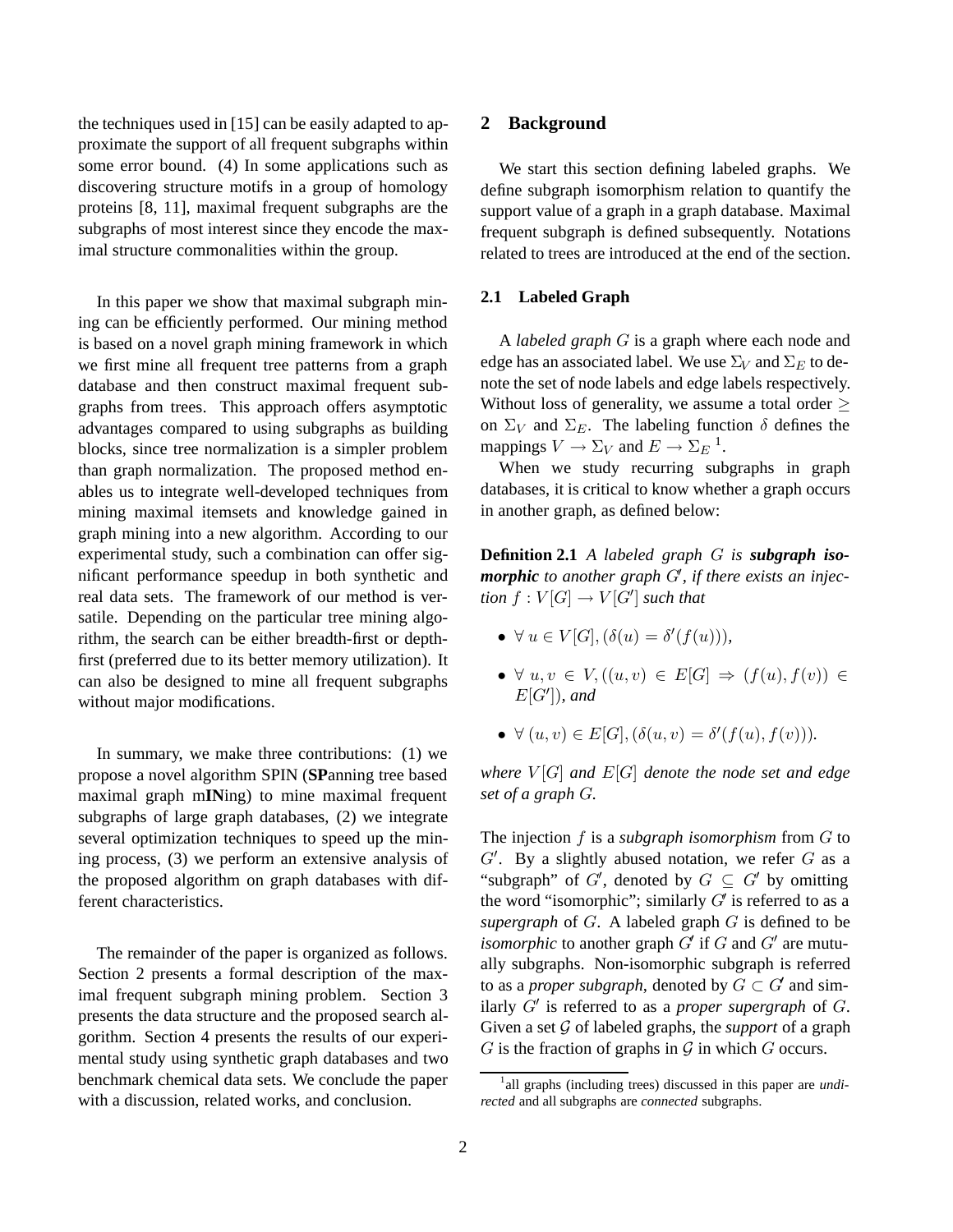**Definition 2.2** *Given a set* G *of labeled graphs and a threshold*  $0 < \sigma \leq 1$ *, a subgraph G is a frequent maximal subgraph if and only if:*

- $sup_G \geq \sigma$ , and
- $\sharp G'$ ,  $(G \subset G'$  and  $sup_{G'} \ge \sigma$ ).

**Example 2.1** *In Figure 1 we show three labeled graphs* P*,* Q *and* S*. Both* Q *and* S *are subgraphs of* P *and the mapping*  $f: q_1 \rightarrow p_1, q_2 \rightarrow p_2, q_3 \rightarrow p_3$  *represents an subgraph isomorphism from graph* Q *to* P*. The graph* Q *has support value* 2/3 *in the set*  $\{P, Q, S\}$ *because* Q *is a subgraph of* P *and* Q*, but not a subgraph of S. Given a threshold*  $\sigma = 2/3$ *, both graphs* Q *and* S *are maximal frequent subgraphs in the data set* {P, Q, S} *since no proper supergraph of either of them is frequent.*



**Figure 1.** Example of a graph database  $\mathcal G$  of three labeled graphs with subgraph relation. We assume that the node and edge labels are ordered alphabetically.

The **maximal frequent subgraph mining problem** is given a set G of labeled graphs and a threshold  $0 <$  $\sigma \leq 1$ , finding all maximal frequent subgraphs G such that  $sup_G \geq \sigma$ .

## **2.2 Labeled Trees**

A *(free) tree* is an acyclic connected graph. A *subtree* of a free tree  $T$  is a subgraph of  $T$ , which implies that every subtree itself is a free tree. A *rooted tree* is a free tree with a node designated as its *root*. A sequence of distinctive nodes in a tree T is a *path* if consecutive nodes are connected by en edge in  $T$ . In a rooted tree, a node u on the path from the root to a node v is an *ancestor* of v. If u is v's connected ancestor, u is v's parent and consequently  $v$  is  $u$ 's child. A group of nodes sharing the same parent are *siblings*. A node is an *internal node* if it has at least one child; otherwise, it is a *leaf*. An *ordered rooted tree* is a rooted tree where the children of each internal node are ordered i.e. we can refer the children of a node as its first child, second child, and so on so forth. Tree may have labels, i.e. each node and edge has an associated label. In a labeled tree, a labeling function  $\delta$  is provided as a mapping from a tree's node/edge to its associated label. We use the same symbol  $(\delta)$  for both trees and graphs and the difference is usually understood from the context. Given an ordered rooted tree  $T$ , we define the *right-most leaf* as the leaf  $x$  which all of its ancestors (including  $x$  itself) are ordered the least among their siblings; the ordered rooted tree  $T_1$  obtained by remove the right-most leaf from  $T$  is defined as the *left-most* subtree of T.

**Example 2.2** *We present three labeled, ordered, and rooted trees in Figure 2. Throughout the paper, we assume that root of a ordered rooted tree is shown on top and the children of each internal node are ordered left to right. Node*  $t_6$  *of tree*  $T$  *is its right-most leaf.* 



**Figure 2.** Example of three labeled ordered rooted trees and the order  $\succeq$  among such trees.

In the following discussion, we define a string representation of a tree. We introduce two special symbols " $\mathcal{F}$ ", " $\#$ " which we assume no tree may have them as labels. We further assume all labels of trees are ordered alphabetically and are greater than "\$", which is greater than "#". For every labeled, ordered, and rooted tree  $T$ , there is a unique string presentation as suggested by Chi *et al.* [4]. The way to derive the string representation can be broken into two steps. In the first step, for each edge  $(u, v)$  in T (and assume  $v$  is  $u$ 's child), we create an artificial label for  $v$  as a two-element sequence  $e_l v_l$ , where  $e_l$  and  $v_l$  are the labels of the edge  $(u, v)$  and the node v, respectively<sup>2</sup>.

<sup>&</sup>lt;sup>2</sup>Whether an edge label precedes a node label or not is not important. We just use one order throughout the paper.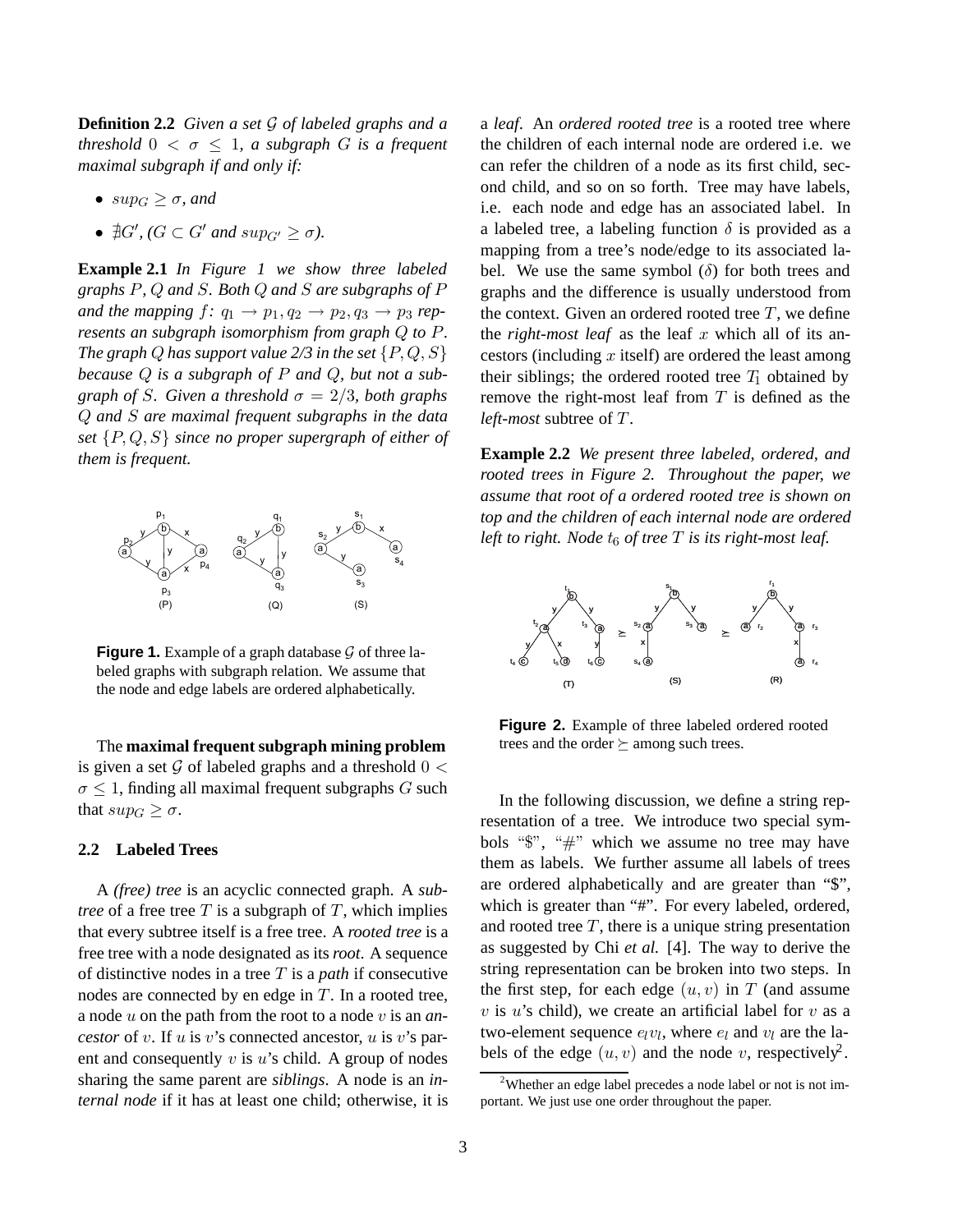In the second step, we perform a breadth-first enumeration of the nodes in the tree, starting from the root of the tree and following the order among children when visiting sibling nodes. The string obtained by concatenating the artificial labels of the nodes according to the traversal order, using "\$" to group siblings and "#" to label the end of the string, is the string representation of the tree. For example, the tree  $T$  shown in Figure 2 has the string representation  $b\frac{2}{3}y\cos\frac{2}{3}x$ . In this example, we start with the label of the root,  $b$ . By breadth-first enumeration, we concatenate  $yaya$  to b since it is the artificial label of the first and the second children of the root of  $T$ . We add  $\$$  to the partialcompleted string to group the two siblings. We continue the same enumeration for the rest of the nodes in T; add a  $#$  to label the end of the representation; and finally obtain the string  $b\$ {y}aya\sycxd\\$yc\\$# as T's string representation.

We use string's lexicographical order to define a total order  $\succeq$  of all labeled, ordered, and rooted tree i.e.  $T \succeq S$  if and only if the T's string representation is lexicographical greater or equal to S's string representation. For example, for the trees shown in Figure 2, we can easily verify that  $T \succeq S \succeq R$ .

A free tree  $T$  can be transformed to an ordered rooted tree by randomly designating a root and arbitrarily imposing order of children for every internal node. Each such tree is referred to as the *rooted ordered version* of T. Given a free tree T, T's *canonical representation*, denoted by  $T(T)$ , is the maximal ordered rooted tree among all T's ordered rooted versions; the process to find such canonical representation is referred to as the *tree normalization* procedure and details of such computation can be found in [4, 21]

Before we leave the discuss about trees, we present the following simple theorem, which we are going to use in the next section.

**Theorem 2.1** *Given two rooted ordered trees* X *and* Y *and the left-most subtree* Y<sup>1</sup> *of* Y *, let* X*'s string representation be*  $x = x_1, x_2, \ldots, \#$  *and that of*  $Y_1$ *is*  $y = y_1, y_2, \ldots, y_n, \#$ *, if* x *is grater than the prefix*  $y' = y_1, y_2, \ldots, y_n$  of y, then  $X \succ Y$ .

**Proof 1** *This theorem is the direct consequence of the definition of right-most leaf and string representation of trees.*

## **3 Maximal Subgraph Mining**

In the following discussion, we present a novel framework for mining maximal frequent subgraphs. We show that we can unify tree mining and subgraph mining into one process where we first find all frequent trees from a graph database and then construct frequent cyclic graphs from the mined trees. We developed two procedures to support this new framework. The first one is a graph partitioning method where we group all frequent subgraphs into equivalence classes based on the spanning trees they contain. The second one is a set of pruning techniques which we developed to prune graph partitions entirely or partially for efficient maximal graph mining.

There are advantages in the framework we developed. First, tree related operations, such as isomorphism, normalization, and testing whether a tree is a subtree of another tree, are asymptotically simpler than the related operations for graphs, which are NPcomplete. Second, in certain applications such as chemical structure mining, most of the frequent subgraphs are really trees. Last but not least, this framework adapts well to *maximal* frequent subgraph mining, which is the focus of this paper. Using a chemical structure benchmark, we show 99% of cyclic graph patterns and 60% of tree patterns can be eliminated by our optimization technique in searching for maximal subgraphs; further details about the efficiency of the optimization techniques can be found in Section 4.

## **3.1 Canonical Spanning Tree of a Graph**

We define a *subtree* of an undirected graph G as an acyclic connected subgraph of  $G$ . A subtree  $T$  is a *spanning tree* of G if T contains all nodes in G. There are many spanning trees for a given graph G. We define the maximal one according to a total order defined on trees as the *canonical spanning tree* of G, denoted by  $\mathcal{T}(G)$ .

**Example 3.1** *In Figure 3, we show an example of a labeled graph* P *with all four-node subtrees of* P*. Each subtree is represented by its canonical representation and sorted according to the total order*  $\succeq$ . *Each such tree is a spanning tree of the graph* P *and the first one*  $(T_1)$  *is the canonical spanning tree of* P.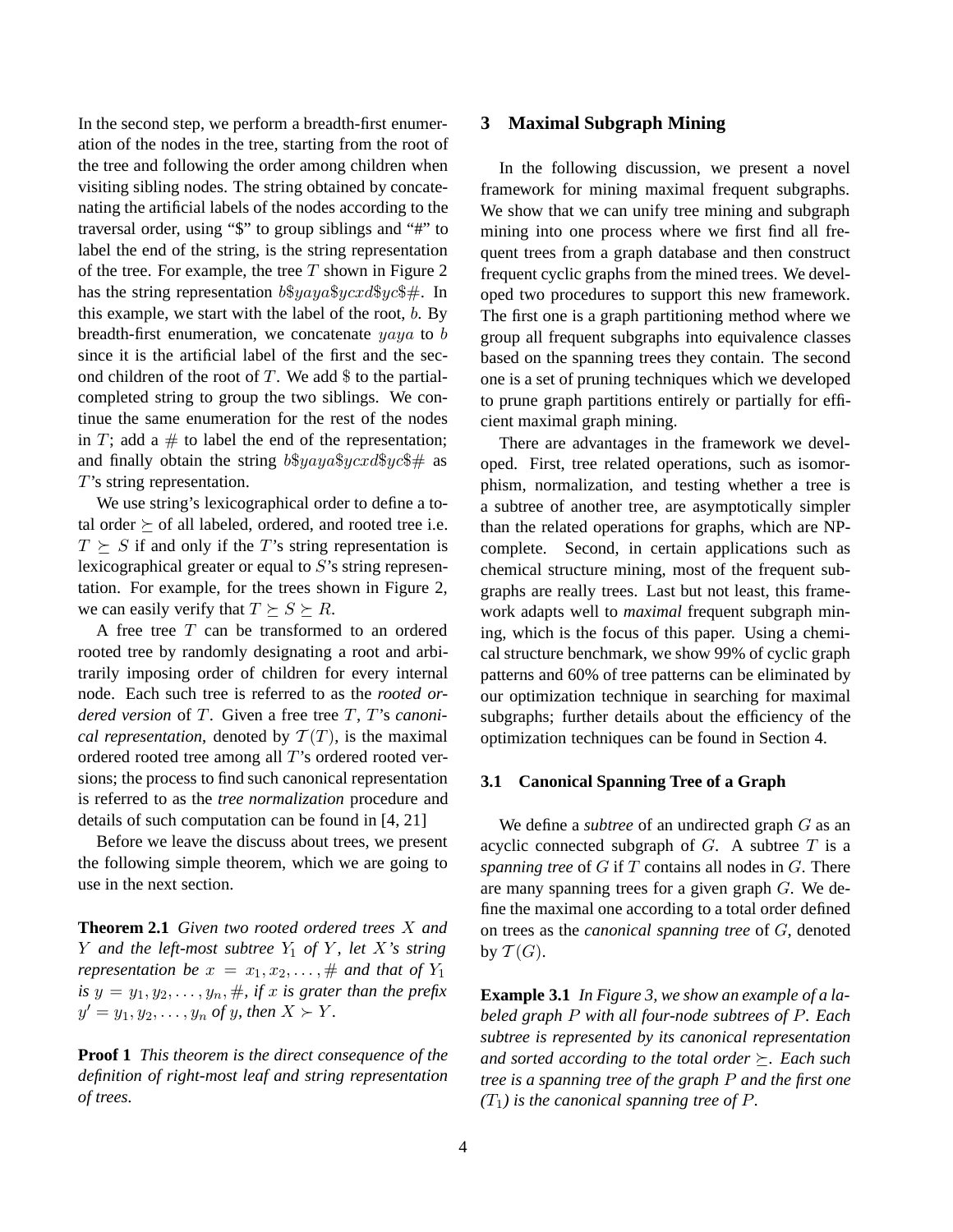

**Figure 3.** Example of a labeled graph P (upper-left), P's subtrees, spanning trees, and its canonical spanning tree  $(T_1)$ .

In the following discussion, we study the properties of canonical spanning trees. We show that the canonical spanning tree of a graph  $G$  is the maximal one among those of subgraphs of G. Based on this property, we present a greedy algorithm to compute the canonical spanning tree of a graph. Before proving the theorem, we prove a weaker version of it on trees.

**Theorem 3.1** *Given two free trees*  $R \subseteq S$ *, we have*  $\mathcal{T}(S) \succeq \mathcal{T}(R)$ .

**Proof 2** *We prove the theorem by constructing a rooted, ordered version*  $S_1$  *of* S *such that*  $S_1 \succeq T(R)$ *. Upon succeeding in constructing*  $S_1$ *, by the definition of the canonical spanning tree, we have*  $\mathcal{T}(S) \succeq S_1 \succeq$  $T(R)$  and hence the proof of the theorem. To show *that such*  $S_1$  *always exists, let*  $R_1 = \mathcal{T}(R)$  *be the canonical representation of* R *and* f *be a subtree isomorphism from*  $R_1$  *to*  $S$ *. Let*  $u$  *be the root of*  $R_1$  *and*  $M \subseteq V[S]$  *be the set of images of nodes in*  $V[R_1]$  *under* f. We construct  $S_1$ *, the rooted, ordered version of* S as follows: the root of the  $S_1$  is  $f(u)$ ; the relative *order among siblings*  $V \subseteq M$  *follows the order of the corresponding nodes in* R1*; for nodes no in* M*, their relative order is arbitrary but are all less than their siblings that are in* M*. An example of such construction is shown in Example 3.2.*

*To complete the proof, we show that*  $S_1 \succeq R_1$ *. To that end, let*  $x = x_1, x_2, \ldots, x_h$  *be the string representation of*  $R_1$  *and*  $y = y_1, y_2, \ldots, y_l$  *be the string*  *representation of*  $S_1$  *and we have the following observation. Let i denote the first position where*  $x_i \neq y_i$ , *we claim that we have either one of the following two conditions:* (1)  $x_i =$  \$ *and*  $y_i \in \Sigma_{E[S]}$  *and* (2)  $x_i =$  # and  $y_i \in \Sigma_{E[S]} \cup \{\$\}.$  In other words, at the first po*sition i* where string  $x$  *and*  $y$  *differs, the symbol*  $x_i$  *can only be either a # or* \$*. This is because every node in*  $R_1$  has exactly one image in  $S_1$  and hence the first mis*match could not happen between a node/edge label of* S<sup>1</sup> *and* R1*. Given the observation and recall that every label in*  $\Sigma_{E[S]}$  *is sorted greater than* \$ *and that is greater than* #*, we have the theorem proved.*



**Figure 4.** Example showing the canonical tree of tree  $S$  is the maximal among that of all subtrees of  $S$ .

**Example 3.2** *In Figure 4, we show a free tree* S *and an canonical representation*  $R_1$  *of a free tree*  $R \subseteq S$ *. We map*  $R_1$  *to a subtree*  $S_1$  *of* S *(labeled by a dashed rectangle)* using a mapping:  $r_1 \rightarrow s_1$ ,  $r_2 \rightarrow s_2$ , and  $r_3 \rightarrow s_3$  *(there are other valid subgraph isomorphisms from* R<sup>1</sup> *to* S *and it is left to interested users to valid the proof if we use other subgraph isomorphisms). We construct a rooted, ordered version* X *of* S *by using* s<sup>1</sup> *as the root and* s2*,* s<sup>3</sup> *as the first and the second child of*  $s_1$ *. The relative order of*  $s_4$  *and*  $s_5$  *is not important.* We just choose to flip them:  $s<sub>5</sub>$  as the third *child of*  $s_1$  *and*  $s_4$  *as the last child. Notice in the fig* $ure$  *that*  $t_4$  *has the edge label* x *to node*  $t_1$  *and therefore it corresponds to the node*  $s<sub>5</sub>$ *, as stated before. The string representation of*  $R_1$  *is byaya*\#*; that of X* is byayaxaya\$# hence that we have  $X \succeq R_1$ . By *definition we have*  $T(S) \succeq X$  *and therefore we have*  $\mathcal{T}(S) \succeq R_1 = \mathcal{T}(R)$ .

We prove a general form of Theorem 3.1 for graphs as follows.

**Theorem 3.2** *Given two connected graphs*  $P \subseteq Q$ *, we have*  $T(Q) \succeq T(P)$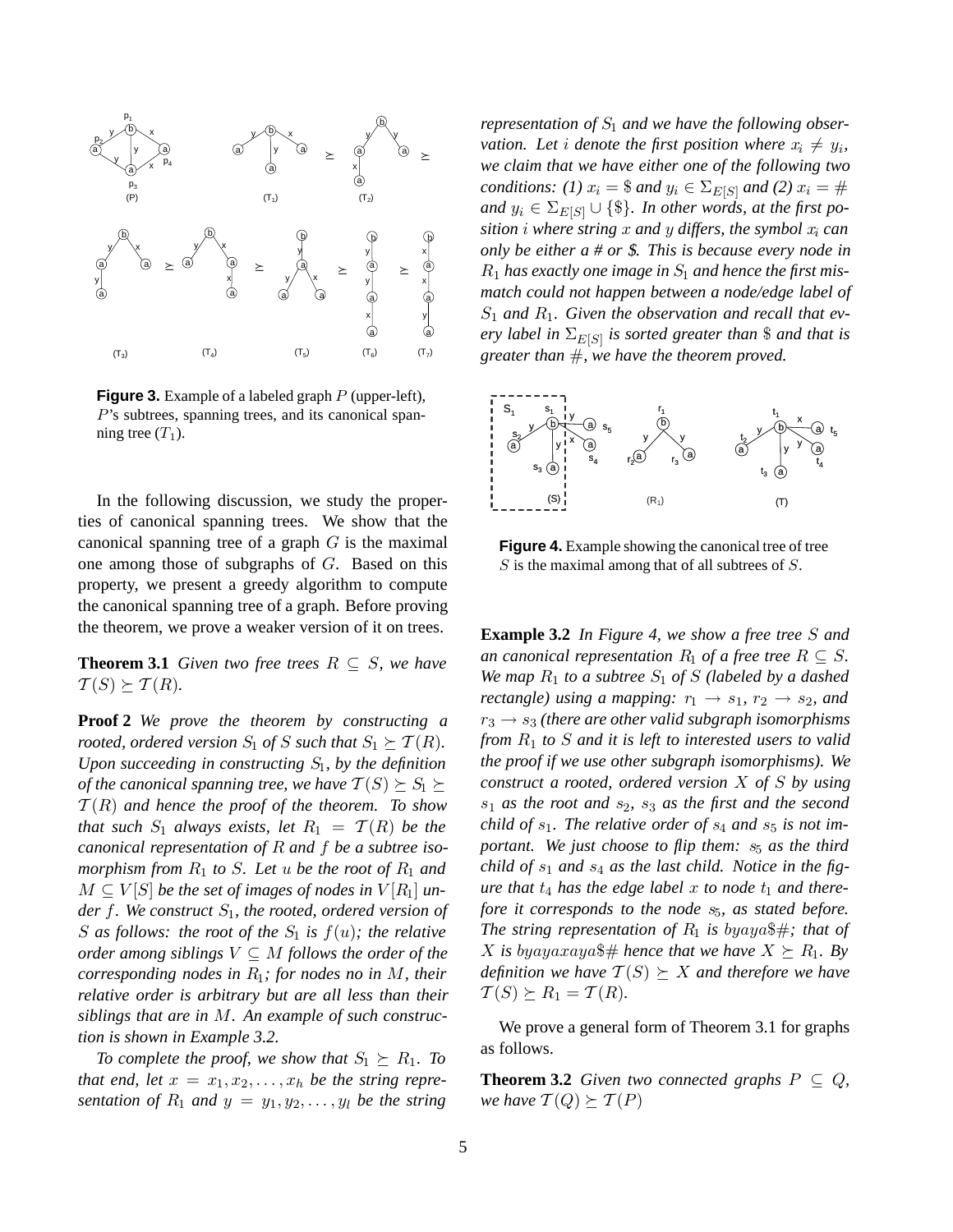**Proof 3** Let  $R = T(P)$  be the canonical spanning *tree of* P*. We claim that we can always find a spanning tree*  $S$  *of*  $Q$  *such that*  $R \subset S$ *. The proof is straightforward. First, let*  $R' = R$ *. Second, we can find a node* u  $\int$ *in*  $Q$  *but not in*  $R'$  *and connected*  $u$  *to*  $R'$  *by an edge in* Q*. Such* u *always exists as long as* R *is not the spanning tree of* Q*. Continue the process and finally we get a supertree of* R *which is a spanning tree of* Q*. By Theorem 3.1, we have*  $T(S) \succeq R$ *. Therefore we have*  $T(Q) \succeq T(S) \succeq T(P)$  *and the proof of the theorem.* 

It turns out we can prove an even stronger version of Theorem 3.2, which asserts that the left-most subtree S of a graph  $Q$ 's spanning tree is maximal to some extents among its "peers". The theorem is stated below:

**Theorem 3.3** *Given an* n*-node graph* Q *and a tree* R *that is the left-most subtree of*  $T(Q)$ *, for every*  $(n-1)$ *node subgraph*  $P \subset Q$ *, we have*  $R \succeq T(P)$ *.* 

**Proof 4** *We prove the theorem by contradiction. Let's assume there is a*  $(n-1)$ *-node subgraph*  $P \subset Q$  *such that*  $S = T(P) \succ R$ *. We have*  $T(Q) \succ S$  *(by Theorem 3.2). Then we have*  $T(Q) \succ R$  *(transitivity). Finally we have*  $T(Q) \succ T(Q)$  (following Theorem *2.1). That leads to contradiction.*

Based on the theorem, we present a greedy search scheme in Table 1 to calculate the canonical spanning tree of a graph  $G$ . The algorithm works by first picking up maximal labeled nodes in  $G$  as a group of singlenode trees. It iteratively grows those trees by attaching an additional node to each of them in all possible ways. The resulting group of trees are inspected one by one. Only those which are maximal among their peers are selected for the next iteration. Because of Theorem 3.2 this scheme is guaranteed to converge to the canonical spanning tree of a graph. Since every tree is a graph, the procedure can be applied to obtain canonical representations of trees also <sup>3</sup>.

#### **3.2 Tree-based Equivalence Class**

In this section based on the canonical spanning tree we introduced, we introduce a graph partitioning

| <b>Algorithm</b> Canonical Spanning $Tree(G)$                                           |
|-----------------------------------------------------------------------------------------|
| begin                                                                                   |
| 1. $S \leftarrow \{u \mid u$ is a single-node tree with the maximal node label in $G\}$ |
| $2. d\boldsymbol{\alpha}$                                                               |
| 3. $Q \leftarrow \{y   y$ is a subtree of G by including one additional node to         |
| a tree $x \in S$                                                                        |
| 4. $S \leftarrow \{y   y \in Q, T(y) \text{ is maximal for all trees in } S\}$          |
| 5. until S contains spanning tree(s) of $G$                                             |
| end                                                                                     |
|                                                                                         |

**Table 1.** An algorithm for finding canonical spanning trees

method.

**Definition 3.1** *Tree-based Equivalence Class: Given two graphs* P *and* Q, we defined a binary relation  $\cong$ *such that*  $P \cong Q$  *if and only if their canonical spanning trees are isomorphic to each other i.e.*  $\mathcal{T}(P)$  =  $T(Q)$ . The relation  $\cong$  *is reflexive, symmetric, transitive, and hence an equivalence relation.*

**Example 3.3** *In Figure 5, we show subgraphs of the graph* P *in Figure 3 which are not necessarily trees. Subgraphs are grouped together if they share the same canonical spanning tree. The five nonsingleton groups are shown here and the remaining twelve groups are all singletons* <sup>4</sup>



**Figure 5.** Example of tree based equivalence classes for subgraphs in graph P, presented in Figure 3.

<sup>&</sup>lt;sup>3</sup>There is a notable difference between our procedure and the method present in [4]. We do not define the center of the tree but rather find the maximal string a free tree can produce. We choose the particular way for an uniform treatment of tree and graph canonical form as stated in Theorem 3.3

<sup>&</sup>lt;sup>4</sup>Throughout the paper, we are only interested in subgraphs with at least an edge (i.e. excluding frequent nodes as trivial cases).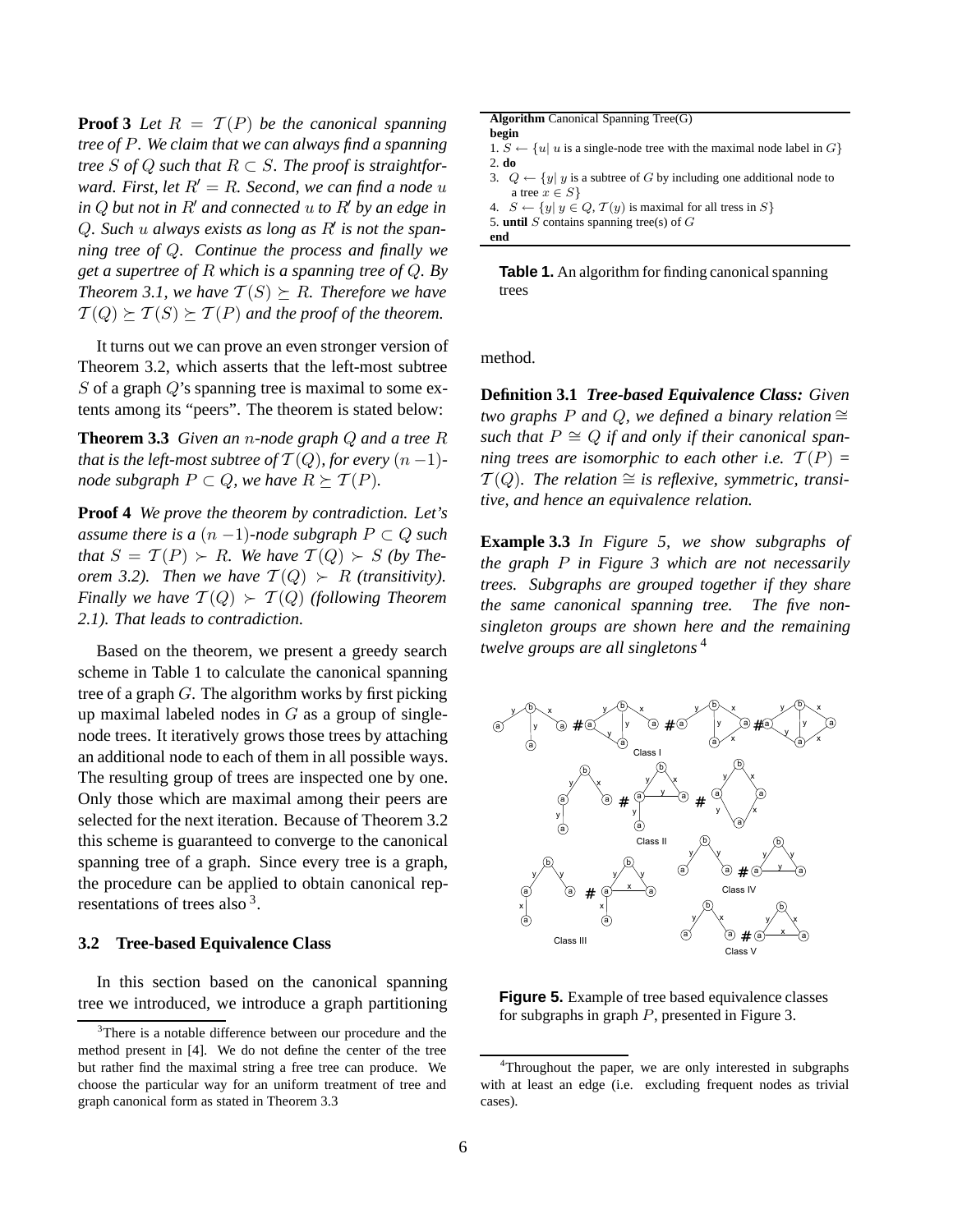We outline a new frequent subgraph search algorithm based on the graph partitioning method discussed hereinbefore with two steps: (1) mine all the frequent trees from a graph database and (2) for each such frequent tree  $T$ , find all frequent subgraphs whose canonical spanning trees are isomorphic to T. Maximal frequent subgraphs can be found subsequently among frequent ones. We would like to discuss the first step later for two reasons. First, as pointed out in [20], the current subgraph mining algorithms can be easily tailored to find only trees from a graph database by limiting the topology of the patterns. This is true for Closegraph [20] as well as for FFSM [10], which is our previously developed depthfirst subgraph mining algorithm. Second, most of the techniques developed for mining subtrees from a forest can also be easily adapted for the same purpose. Therefore, in the following discussion, we focus on step 2, which is how to enumerate the equivalence class of a tree  $T$ . The two-step division of the mining algorithm is artificially introduced to make it easy to explain the key ideas of the algorithm without exceeding details.

#### **3.3 Enumerating Graphs from Trees**

We define a *joining* operation ⊕ between a graph (tree) G and a hypothetical edge connecting any two nodes i, j in G with label  $e_l$  such that  $G \oplus (i, j, e_l) =$  $G'$  where  $G'$  is a supergraph of G with one additional edge between nodes i and j with label  $q$ . If the graph G already contains an edge between nodes  $i$  and  $j$ , the joining operation fails and produces nothing. If  $G'$  is frequent, we denote the hypothetical edge  $(i, j, e_l)$  as a *candidate edge* for G. The above definition can serve as the basis for a recursive definition of the joining operation between a graph  $G$  and a candidate edge set  $E = \{e_1, e_2, \dots, e_n\}$  such that  $G \oplus E =$  $(G \oplus e_1) \oplus \{e_2,\ldots,e_n\}.$ 

Let's assume we already calculated the set of candidate edges  $C = \{c_1, c_2, \ldots, c_n\}$  from the set of all possible frequent hypothetical edges. We define the *search space* of G, denoted by G : C, as the set of graphs which might be produced by joining the graph G and a candidate edge set in the powerset set of C (denoted by  $2^C$ ). That is:

$$
G: C = \{G \oplus y | y \in 2^C\} \tag{1}
$$

In the following discussion, the group of candidate edges are sometimes referred to as the "tail" of the graph  $G$  in its search space. We present a recursive algorithm in Table 3 to enumerate the search space for a graph G and the overall frequent subgraph search algorithm is presented in Table 2.

**Example 3.4** *in Figure 6, we single out the largest equivalence class (Class One) from Figure 5. We show a tree* K *with its tail*  $C = \{(k_2, k_3, y), (k_3, k_4, x)\}.$ K*'s search space is composed of four graphs*  ${K, K_{S1}, K_{S2}, K_{S3}}$  (*K is always included in its search space) and is organized into a "search tree" in analogy to frequent item set mining. This tree structure follows the recursive procedure we present in Table 3 which can be used to explore the search space for a given graph.*



**Figure 6.** Example of enumerating graph's search space. We use dashed lines on the subgraph K*S*<sup>1</sup> and K*S*<sup>3</sup> to denote the fact that they will be pruned by an optimization technique which is discussed in Section 3.5.1

| <b>Algorithm</b> Maximal Subgraph Mining( $G, \sigma$ )                  |
|--------------------------------------------------------------------------|
| begin                                                                    |
| 1. $\mathcal{R} \leftarrow \{T T$ is a frequent tree in $\mathcal{G}\}\$ |
| 2. $S \leftarrow \{G   G \in \text{Expansion}(T), T \in \mathcal{R}\}\$  |
| 3. return $\{G G \in S, G$ is maximal }                                  |
| end                                                                      |

**Table 2.** An outline of the maximal subgraph mining algorithm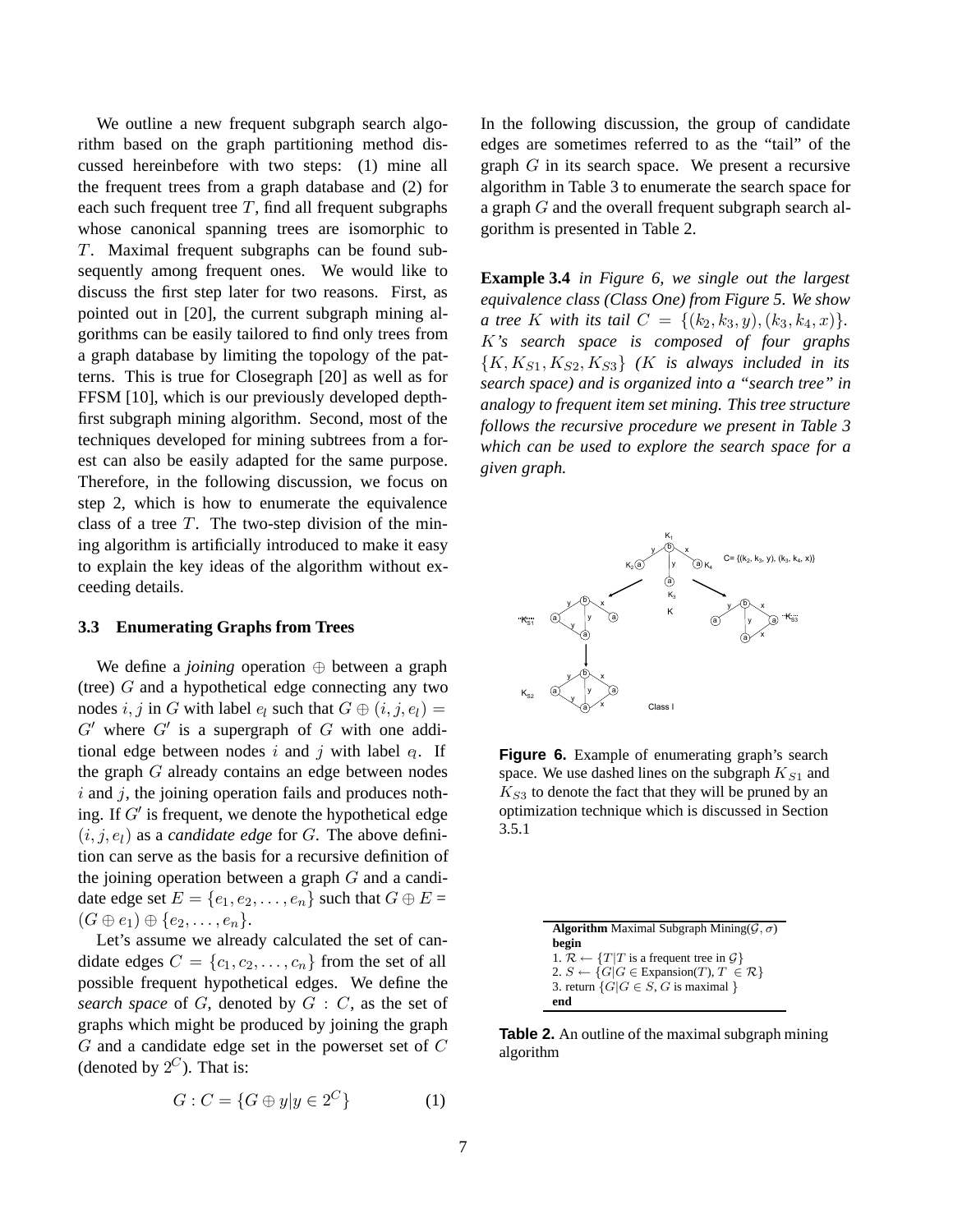```
Algorithm Expansion(T)
begin
1. C \leftarrow \{c | c \text{ is a candidate edge for } T\}2. S \leftarrow Search Graphs (T, C)3. return \{G \mid G \in S, G \text{ is frequent}, G \text{ has the same} \}canonical spanning tree as T has}
end
Algorithm Search Graphs(G, C = \{c_1, c_2, \ldots, c_n\})begin
1. Q \leftarrow \emptyset2. for each c_i \in C3. Q \leftarrow Q \cup Search Graphs(G \oplus c_i, \{c_{i+1}, c_{i+2}, \ldots, c_n\})
4. endfor
5. return Q
end
```
**Table 3.** An algorithm for exploring the equivalence class of a tree T

## **3.4 Enumerating Frequent Trees from a Graph Database**

We outline a generic depth-first tree enumerating method in Table 4. The algorithm begins by finding all frequent edges from a graph database. The recursive function Generic-Tree-Explorer is invoked to perform a depth-first search where set C holds all trees that are to be enumerated (candidates) and set  $R$  holds all trees that have been enumerated. For a given  $n$ -node candidate X, all its frequent  $n + 1$ -node supertrees Y are included as the candidates at the next level. Duplicated candidates are detected and removed at line 7. By adding the method to enumerate the search space of a tree (line 9) the algorithm is in fact enumerating all frequent graphs. The updated sets are returned where set Q holds the group of frequent graphs and R holds the set of frequent trees. Finally, maximal frequent subgraphs are computed from set of frequent subgraphs.

Our method to enumerate cyclic graphs is independent of the tree mining method and hence that people can freely choose any tree mining method in the implementation. The one we used, which is considerably more complicated and more efficient, is based on the FFSM algorithm [10] and is detailed in Appendix.

In summary, we developed a different method to enumerate frequent subgraphs. The method may be slightly more efficient than previous ones  $5$  but the technique for maximal subgraphs involves inefficient

| <b>Algorithm</b> Maximal Subgraph Mining( $\mathcal{G}$ )                               |
|-----------------------------------------------------------------------------------------|
| begin                                                                                   |
| 1. $C \leftarrow \{c   c$ is a frequent edge in $\mathcal{G} \}$                        |
| 2. $(\mathcal{F}, \mathcal{S})$ = Generic-Tree-Explorer(C, $\emptyset$ )                |
| 3. return $\{G G \in \mathcal{F}$ and G is maximal }                                    |
| end                                                                                     |
| <b>Algorithm</b> Generic-Tree-Explorer( $C, R$ )                                        |
| begin                                                                                   |
| 4. $Q \leftarrow \emptyset$                                                             |
| 5. for each $X \in C$                                                                   |
| 6. $S \leftarrow \{Y Y \text{ is a frequent tree of one additional node of } X \in C\}$ |
| 7. $S \leftarrow S - R \#$ avoiding duplicated search                                   |
| 8. $(U, V) \leftarrow$ Generic-Tree-Explore(S, R)                                       |
| 9. $Q \leftarrow Q \cup U \cup$ Expansion(X) #including cyclic graphs                   |
| 10. $R \leftarrow R \cup \{X\} \cup V$                                                  |
| 11. endfor                                                                              |
| 12. return $(Q, R)$                                                                     |
| end                                                                                     |

**Table 4.** An algorithm for enumerating frequent trees/graphs based on FFSM

postprocessing. In the next section, we introduce optimization techniques to improve maximal frequent subgraphs search.

## **3.5 Optimizations: Global and Local Maximal Subgraphs**

In this section by developing optimization techniques, we demonstrate that maximal subgraphs can be mined efficiently. Our developed techniques dynamically remove a set of frequent subgraphs that can not be maximal from a search space. To that end, we define a frequent subgraph G to be *locally maximal* if it is maximal in its equivalence class i.e. G has no frequent supergraph(s) that share the same canonical spanning tree as that of G; we refer to a subgraph as *globally maximal* if it is maximal frequent in a graph database. Clearly, every globally maximal subgraph must be locally maximal but not vice versa. Our pruning techniques aim to avoid enumerating subgraphs which are not locally maximal.

### **3.5.1 Bottom-Up Pruning**

The search space of a graph  $G$  is exponential in the cardinality of the candidate edges set C. One heuristic to avoid such an exponential search space is to check whether the largest possible candidate  $G = G \oplus C$  is frequent or not. If  $G'$  is frequent, each graph in the search space is a subgraph of  $G'$  and hence not max-

<sup>&</sup>lt;sup>5</sup>tree related operations are treated separately from graph related operations and therefore save processing time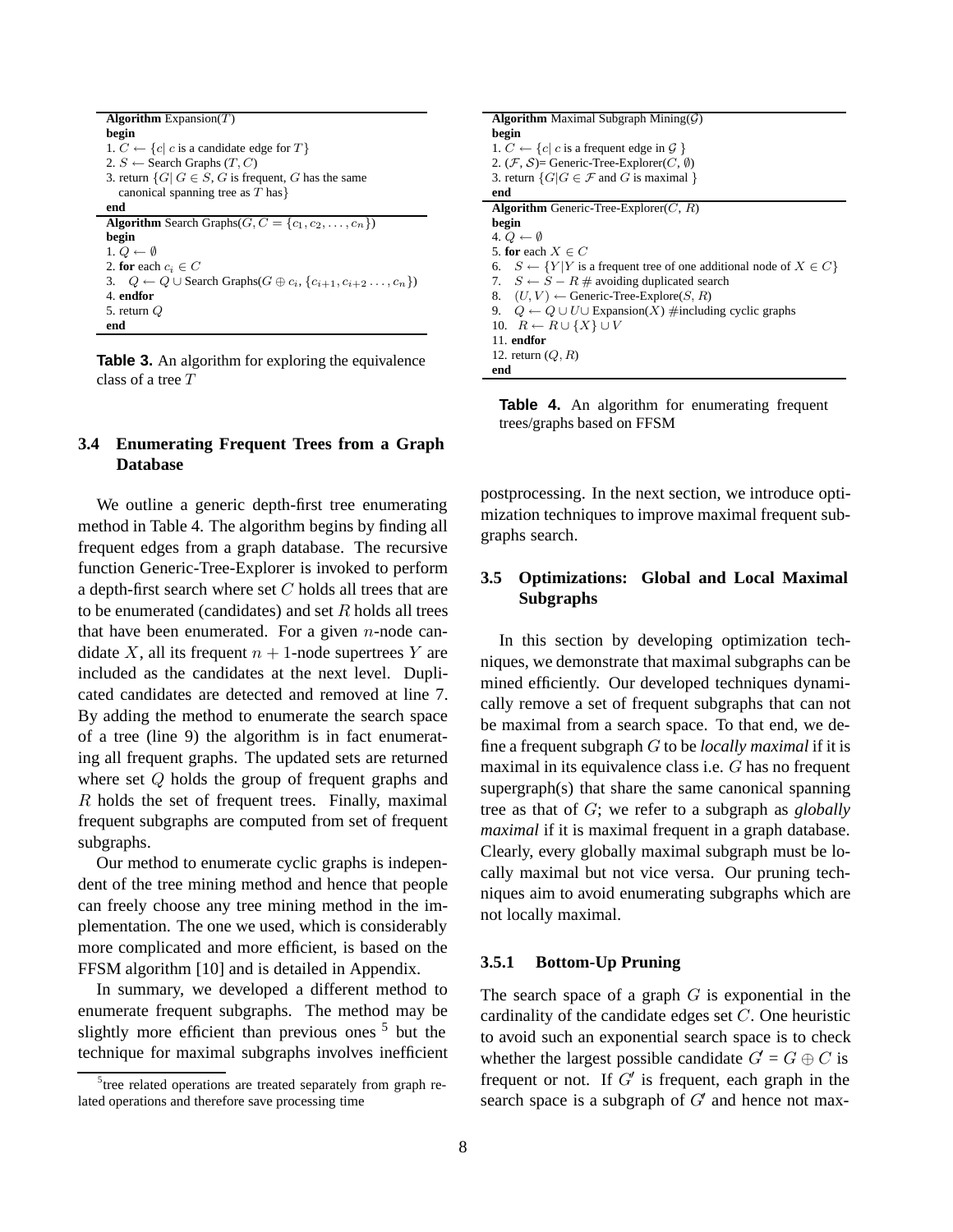imal. This heuristics is referred to as the *Bottom-Up Pruning* and can be applied to every step in the recursive search procedure presented in Table 3. By applying the bottom-up pruning to the equivalence class I presented in Figure 5, graph  $K_{S1}$  and  $K_{S3}$  are pruned. **Dynamic Reordering**: An important technique related to the efficiency of the bottom-up pruning is the *dynamic reordering* technique, which works in two ways. First, it trims infrequent candidate edges from the tail of a graph to reduce the size of the search space (an edge candidate can become infrequent after several iterations since other edges are incorporated into the patterns). Second, it rearranges the order of the elements in the tail according to their support value. For example, given a graph's tail  $C$ , by dynamic reordering, we sort the elements in  $C$  by their support values, from lowest to highest. After this sorting, the infrequent "head" is trimmed. At the end of the remaining tail is a family of elements individually having high support and hence the pattern obtained by grouping them together is likely to still have high support value. This heuristics is widely used in mining maximal itemsets to gain performance. However, without the spanning tree framework, applying dynamic ordering is very difficult in any of the current subgraph mining algorithms, which intrinsically have a fixed order of adding edges to an existing pattern for various performance considerations.

## **3.5.2 Tail Shrink**

Given a graph G and a supergraph G of G, an *embedding* of G in  $G'$  is a subgraph isomorphism f from  $G$  to  $G'$ . We prefer the term embedding to subgraph isomorphism, though interchangeable, for more intuitive descriptions. In Figure 7, we show a subgraph L and its supergraph P. There are two embeddings of L in P:  $(l_1 \to p_1, l_2 \to p_2, l_3 \to p_3, l_4 \to p_4)$  and  $(l_1 \rightarrow p_1, l_2 \rightarrow p_3, l_3 \rightarrow p_2, l_4 \rightarrow p_4)$ . We define a candidate edge  $(i, j, e_l)$  to be *associative* to a graph  $G$  if it appears in every embedding of  $G$  in a graph database. In other words, a candidate edge  $(i, j, q)$  of  $G$  is associative if and only if for every embedding  $f$ of G in a graph  $G'$ ,  $G'$  has the edge  $(f(i), f(j))$  with label  $e_l$ . One example of an associative edge is the edge  $(l_1, l_3, y)$  to the tree L shown in Figure 7.

If a tree  $T$  contains a set of associative edges

 ${e_1, e_2, \ldots, e_n}$ , any maximal frequent graph G which is a supergraph of  $T$  must contain all such edges. Hence we can remove these edges from the tail of  $T$ and augment them to  $T$  with no risk of missing any maximal ones. This technique is referred to as the *tail shrink* technique. Tail shrink has two advantages: (1) it reduces the search space and (2) it can be used to prune the entire equivalence class in certain cases. To elaborate the latter point, we define a set of associative edges C of a tree T to be *lethal* if the resulting graph  $G' = T \oplus C$  has a canonical spanning tree other than that of T i.e.  $\mathcal{T}(G') \neq \mathcal{T}(T)$ .

We formally prove the correctness of the tailshrinking optimization by the following theorem. First we prove that if a tree  $T$  contains a group  $A$  of associative candidates, any maximal supergraph of  $T$  must contains all such candidates. If the group of associative candidates is lethal, we prove that any maximal supergraph  $G$  of  $T$  can not be in  $T$ 's equivalence class.

**Theorem 3.4** *Given a tree* T*, its tail* C*, a group of associative edge*  $A \subseteq C$  *of*  $T$ *, and a maximal graph*  $G \supset T$ , we have  $G \supseteq T \oplus A$  *(I). Further more, if A is lethal, we have*  $\mathcal{T}(G) \succ \mathcal{T}(T)$  *(II).* 

**Proof 5** *We prove (I) by showing contradiction. Let's* assume there is a  $G$  such that  $G\supseteq T$  and  $G\nsupseteq T\oplus A$ , *then there is at least one*  $c = (i, j, e_l) \in A$  *that is not part of* G*. Since* c *occurs in every instance of* T*, it occurs in every instance of* G*. Then we can construct a*  $G' = G \oplus c \supset G$  which has the same support value of G *and hence frequent. This contradicts to the fact that* G is maximal. For (II), we have  $T(G) \succeq T(T \oplus A)$  (by *Theorem 3.2)* and  $\mathcal{T}(T \oplus A) \succ \mathcal{T}(T)$  *(by the definition of lethal). Therefore we have*  $T(G) \succ T(T)$ *.* 

**Example 3.5** *In Figure 7, we show an example of an associative edge*  $e = (1, 3, y)$  *of* L *which is lethal to* L *also. In the same example, the lethal edge* e *can be augmented to each member of the class II to produce a supergraph with the same support and with a canonical spanning tree sorted greater than* L*. Therefore the whole class can be pruned away once we detect a lethal edge(s) to the tree* L*. Interested reader might verify that the equivalence class III shown in Figure 5 also has a lethal edge and the whole class can be pruned away by tail shrink.*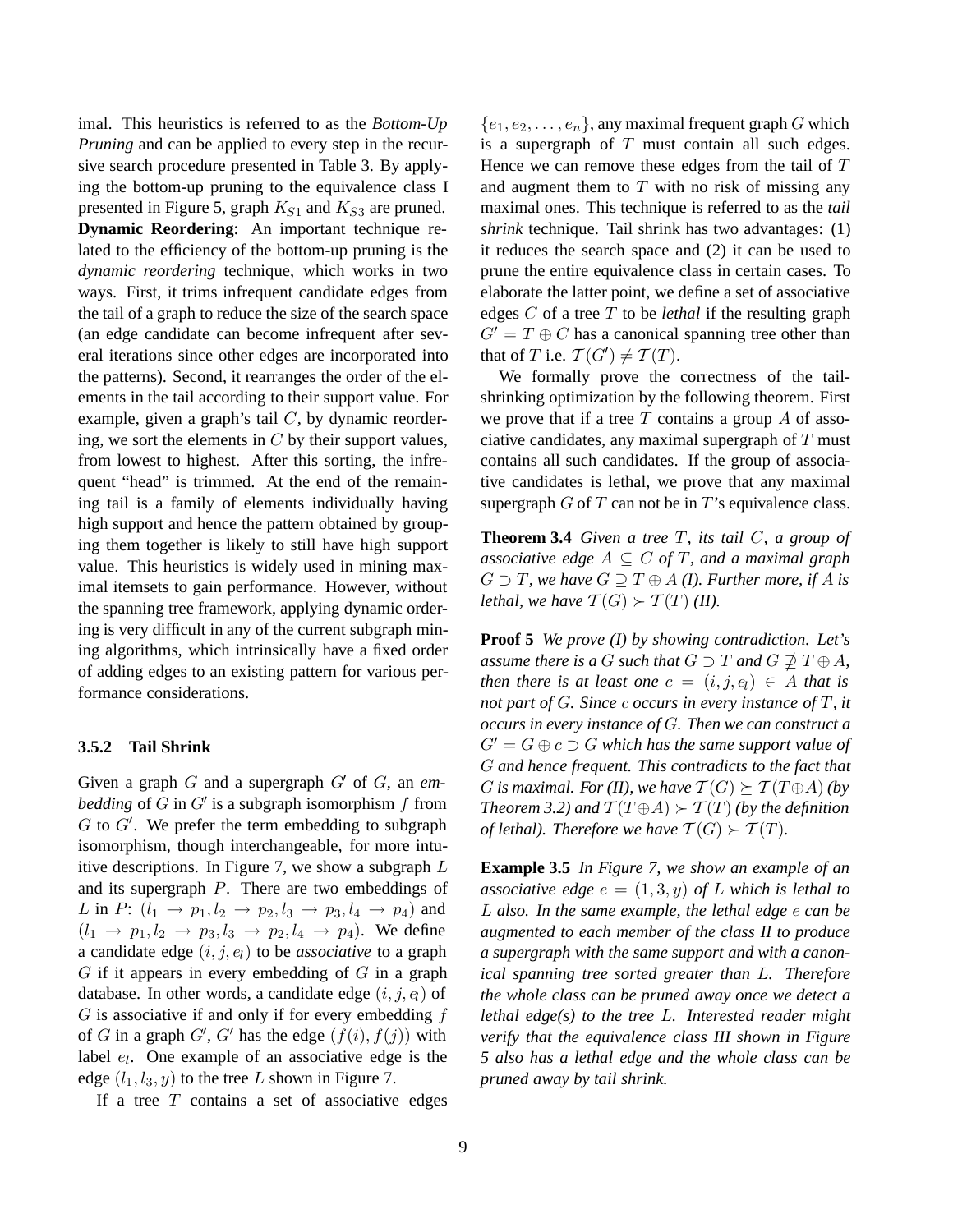

**Figure 7.** An example showing how tail shrink might be used to prune the whole equivalence class. Edge  $e = (l_1, l_3, y)$ , denoted by a dashed line to be distinguished from other edges, is associative to tree  $L$  and lethal to  $L$  as well. The graph obtained by joining  $L$ and e should belong to equivalence class I shown in Figure 5.

### **3.5.3 External-Edge Pruning**

.

In this section, we introduce a technique to remove one equivalence class without any knowledge about its candidate edges. We refer to this technique as the *external-edge pruning*. We define an edge to be an *external edge* for a graph G if it connects a node in G and a node which is not in G. We represent an external edge as a three-element tuple  $(i, q, v_l)$  to stand for the fact that we introduce an edge with label  $q$  incident on the node  $i$  in a graph  $G$  and a node which does not belong to G with node label  $v_l$ . An external edge  $(i, e_l, v_l)$  is *associative* to a graph G if and only if:

- for every embedding  $f$  of  $G$  in a graph  $G$ ,  $G'$  has a node  $v$  with the label  $v_l$  and is not an image of a node in  $V[G]$  under f, and
- v connects to the node  $f(i)$  with an edge label  $q$ in  $G'$

**Example 3.6** *We show two examples of associative external edges in Figure 8. One is*  $(m_1, x, a)$  *for the tree* M *and another one is*  $(n_f 1, y, a)$  *for the tree* N. *If a tree* T *has at least one associative external edge, the entire equivalence class of* T *can be pruned since the same edge can be augmented to every member of the class. In this example, both equivalence classes IV and V can be eliminated due to the external-edge pruning.*

Once we find that a tree  $T$  has an associative external edge, the equivalence class associated with tree  $T$  can be eliminated since the same edge can be augmented to each members in  $T$ 's equivalence class and therefore none of them are maximal.



**Figure 8.** Examples showing external edges and associative external edges.

In summary, we present three pruning techniques to speed up maximal subgraph mining. For the graph P shown in Figure 3, there are a total of twenty five subgraphs of P, including itself and excluding the null graph. These subgraphs are partitioned into five nonsingleton classes, shown in Figure 5, and twelve singleton classes (not shown). There is only one maximal subgraph, namely, graph  $P$  itself. We have successfully pruned every one of the five non-singleton equivalence classes ( $P$  of the equivalence class I is left untouched since it is maximal). What we do not show further is that we can apply the same techniques to the remaining twelve singleton equivalence classes to eliminate all of them. Interested readers might verify that themselves.

Table 5 and Table 6 integrate these optimizations into the basic enumerate technique we presented in Table 2 and Table 3.

#### **3.6 Computational Details**

In this section, we discuss computational details that are important for an efficient implementation of the SPIN algorithm. First, we present two algorithms to support the optimizations we designed for SPIN, namely, computing the edge candidates for a tree and determining whether there is an external associated edge for a frequent tree pattern. We then present two procedures to calculate a pattern's support value and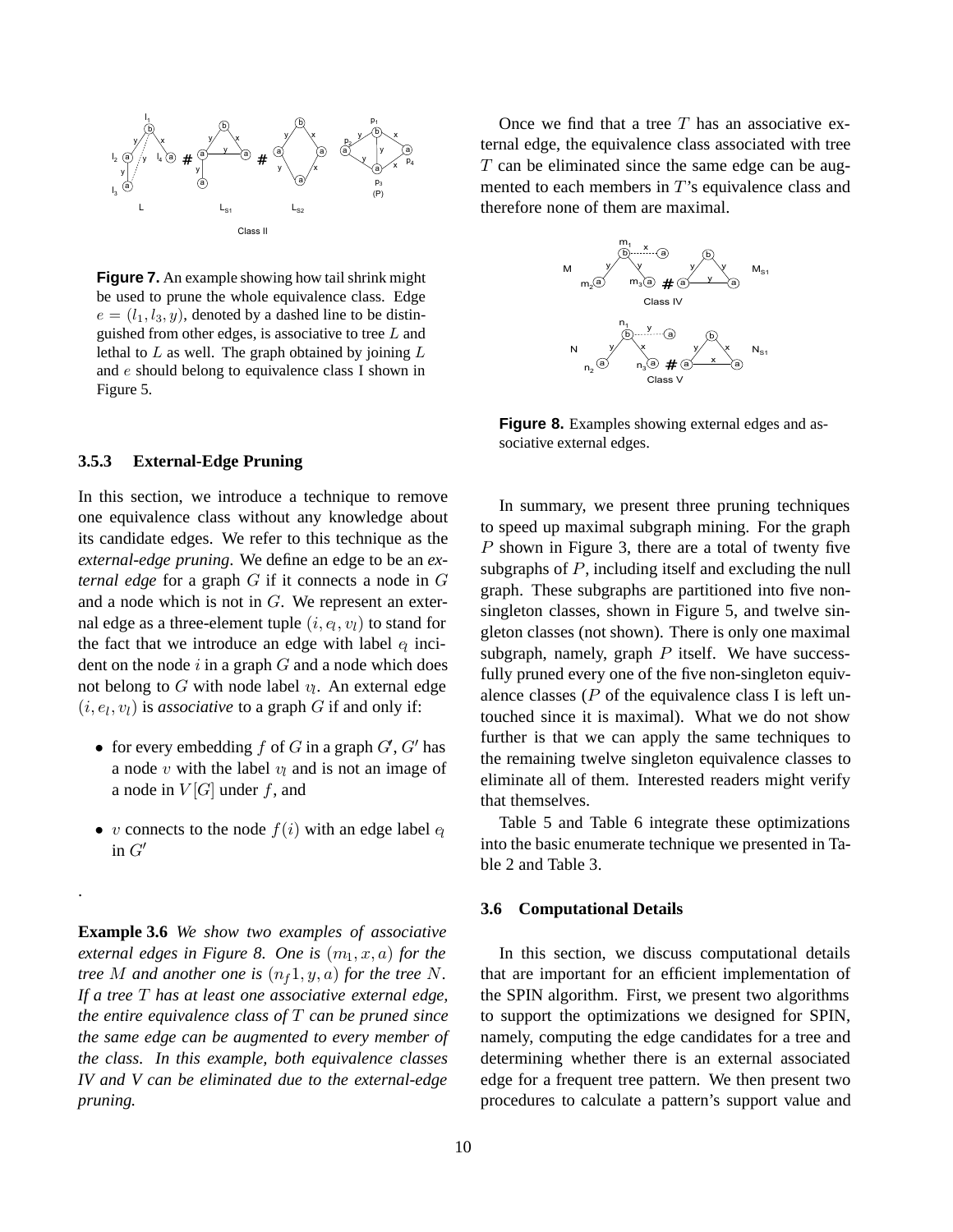**Algorithm** MaxSubgraph-Expansion(T) **begin** 1.  $C \leftarrow \{c | c \text{ is a candidate edge for } G\}$ 2.  $A \leftarrow \{c | c \in C \text{ and } c \text{ is associative }\}$ 3. **if**A is lethal return ∅ #tail shrinking 4. *S* ← Search Graphs ( $T \oplus A, C - A$ ) 5. return  $\{G | G \in S, G \text{ is frequent and maximal}, \mathcal{T}(G) = \mathcal{T}(T)\}$ **end Algorithm** Search Graphs $(G, C = \{c_1, c_2, \ldots, c_n\})$ **begin** 1. **if**  $G \oplus C$  is frequent, return  $\{G \oplus C\}$  #bottom-up pruning 2.  $Q \leftarrow \emptyset$ 3. **for**each  $c_i \in C$ 4.  $Q \leftarrow Q \cup$  Search Graphs( $G \oplus c_i$ ,  $\{c_{i+1}, c_{i+2}, \ldots, c_n\}$ ) 5. **endfor** 6. return Q **end**

**Table 5.** An algorithm for exploring the equivalence class of a tree  $T$  for maximal subgraph mining

| <b>Algorithm</b> Maximal Subgraph Mining( $\mathcal{G}$ )                                   |
|---------------------------------------------------------------------------------------------|
| begin                                                                                       |
| 1. $C \leftarrow \{c   c \text{ is a frequent edge in } \mathcal{G}\}\$                     |
| 2. $(\mathcal{M}, S)$ = Generic-Tree-Explorer $(C, \emptyset)$                              |
| 3. return $\mathcal M$                                                                      |
| end                                                                                         |
| <b>Algorithm</b> Generic-Tree-Explorer( $C, R$ )                                            |
| begin                                                                                       |
| 4. $Q \leftarrow \emptyset$                                                                 |
| 5. foreach $X \in C$                                                                        |
| 6. $S \leftarrow \{Y Y \text{ is a frequent tree of one additional node of } X \in C\}$     |
| 7. $S \leftarrow S - R \#$ avoiding duplicated search                                       |
| 8. $(U, V) \leftarrow$ Generic-Tree-Explore(S, R)                                           |
| 9. $Q \leftarrow Q \cup U, R \leftarrow R \cup \{X\} \cup V$                                |
| 10. <b>if</b> ( $X$ has no external associative edge) $\#$ external-edge prunning           |
| 11. $Q \leftarrow Q \cup \text{Max-subgraph-Expansion}(X) \neq \text{mining cyclic graphs}$ |
| 12.<br>endif                                                                                |
| 13. endfor                                                                                  |
| 14. return $(Q, R)$                                                                         |
| end                                                                                         |

**Table 6.** An algorithm for enumerating  $M$ : maximal frequent subgraphs.

make sure it is maximal. By those procedures, we guarantee that every pattern reported by SPIN is frequent and maximal.

#### **3.6.1 How to Calculate the Candidate Edge Set?**

To calculate the candidate edge set for a tree  $T$ , we need to scan all embeddings of  $T$  and count how many graphs having an edge candidate e for every possible such edge. If T has n nodes, there are up to  $n * (n 1)/2*|\Sigma_E|$  edges we need to monitor where  $|\Sigma_E|$  is the total number of edge labels in a graph database. This

computation is used frequently in the overall search and we want to optimize it as much as possible.

The optimization relies on the depth-first tree search method we introduced. Assuming an edge  $e =$  $(i, j, e_l)$  that connects two nodes in a tree T' that is the parent node of the tree  $T$  in a depth-first tree enumeration algorithm, one necessary condition for  $e$  to be frequent in  $T$  is that it must be frequent in  $T$ . In other words, an edge  $e$  must be a candidate edge in  $T$  in order to be considered as a candidate edge in  $T$ . Thus, to speed up the candidate edge calculation,  $T$  can "inherit" all candidate edges from its parent, verify their frequencies, and select those that are frequent. The additional edges T needs to be considered are those that are not part of  $T'$ , namely, edges that connect the newly introduced node of  $T$  and nodes in  $T$ .

#### **3.6.2 How to Find an External Associative Edge?**

Determining whether there is an associative external edge for a tree  $T$  can be very expensive. This involves scanning every embedding of T and searching for the associative edges. With depth-first search we can use an efficient heuristic. Given a tree pattern  $T$ , assuming tree  $T'$  is  $T$ 's parent node in a depth-first enumeration, a *hint* of  $T$  is an associative external edge  $e$  of  $T$ . When we check the tree  $T$ , we first check its hints (assuming there is at least one from its parent node). The reason is that if an edge is associative to a tree  $T$ , it is very likely to be associative to its child node also. If at least a hint  $e$  is valid, we prune the whole equivalence class of  $T$ . During such search process, we might come to situations where we "run out of hints", i.e. there is no valid associative external edge from its parent node for a tree  $T$ . In such cases, we employ an expensive search procedure to search every embedding of T to determine the set of associative external edges.

## **3.6.3 How to Calculate the Support Value for a Cyclic Graph?**

Given a correct tree enumeration algorithm, the only thing we need to make sure about the SPIN algorithm is that every cyclic graphs is indeed frequent. A brute force way to guarantee this is performing a linear scan of the graph database and using subgraph isomorphism test to determine the support of a cyclic graph. It turns out we have a much efficient way to perform such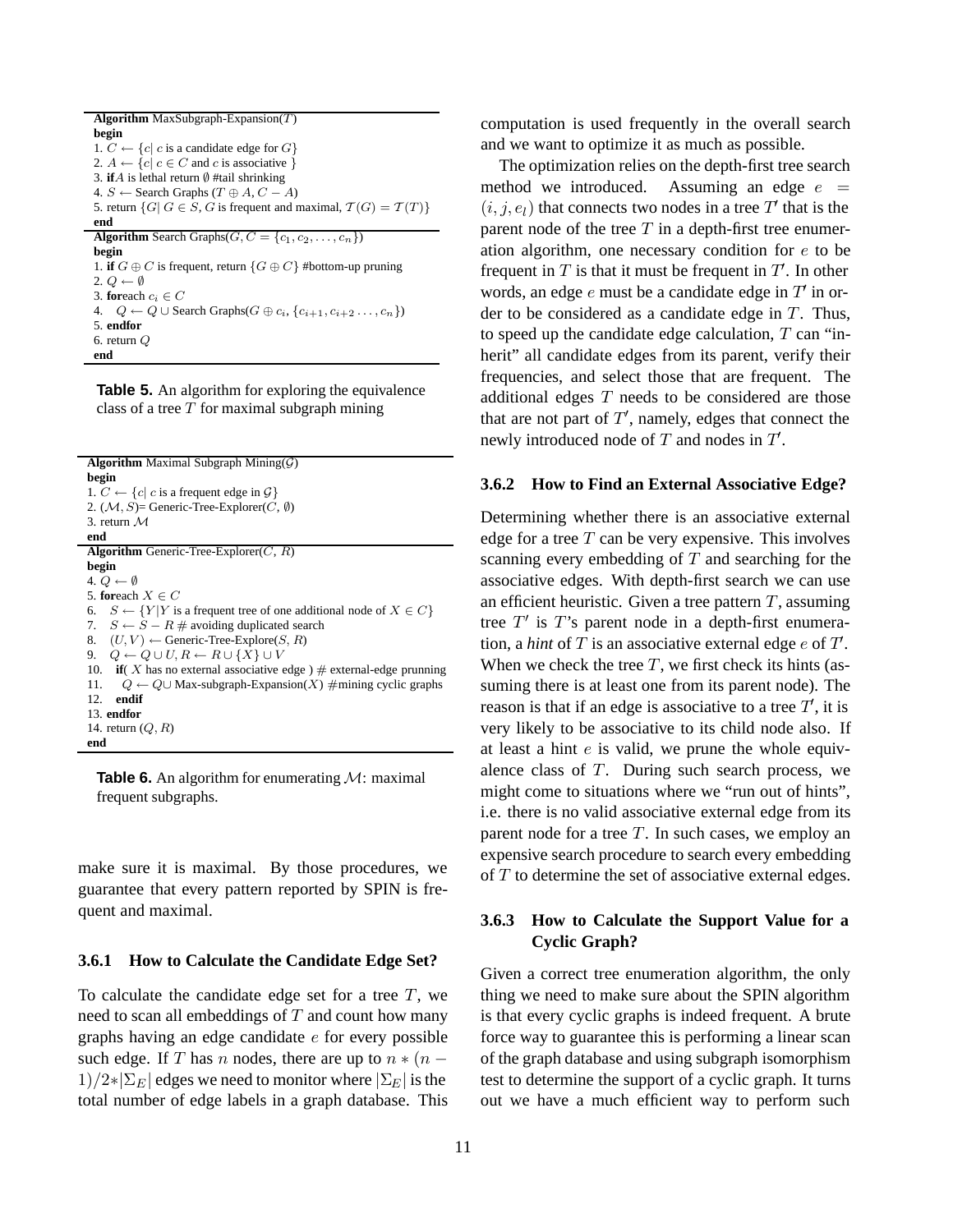calculation than the brute force one. Given a graph database  $G$ , a tree  $T$ , and an edge candidate  $e$  in  $T$ 's tail  $C$ , the *embedding set*  $e_s$  of  $e$  is the group of embeddings of graph  $T \oplus e$  in  $\mathcal{G}$ . Given a cyclic graph  $G = T \oplus E = \{e_1, e_2, \ldots, e_n\}$ , the embedding set of G can be computed efficiently by intersecting the embedding sets of cyclic graphs  $T \oplus e$  for all  $e \in E$ . The support of  $G$  is the fraction of graphs those embeddings map to. This is further explained in the following example. .

**Example 3.7** *Graph* K *has two embeddings in the graph database*  $G = \{P, Q, R\}$  *showing in Figure 1. Those are*  $\{(k_1 \rightarrow p_1, k_2 \rightarrow p_2, k_3 \rightarrow p_3, k_4 \rightarrow p_4\})$  $p_4$ ,  $(k_1 \rightarrow p_1, k_2 \rightarrow p_3, k_3 \rightarrow p_2, k_4 \rightarrow p_4)$ . *Given*  $e_1 = (k_2, k_3, y)$  *and*  $e_2 = (k_3, k_4, x)$  *the cyclic graph* K ⊕ e *has the same two embeddings while the cyclic graph*  $K \oplus e_2$  *has only the first embedding of* K. Therefore graph  $K \oplus \{e_1, e_2\}$  has only one *embedding*: $(k_1 \rightarrow p_1, k_2 \rightarrow p_2, k_3 \rightarrow p_3, k_4 \rightarrow p_4)$ .

Where does the efficiency come from? First, we notice that we do not need to perform any subgraph isomorphism checking. Second, we do not even need to scan the database since if we keep the embedding set of each candidate edge, the only operation we need to do is set intersection. Given candidate edge set  $E = \{e_1, e_2, \ldots, e_n\}$ , computing the support value of a cyclic graph  $G = T \oplus E$  is bounded by  $O(|E| \times n)$ where  $n$  is the total number of embeddings  $T$  has. In our implementation, we index embeddings of a tree T by integers 1, 2,  $\dots$ , n. The embedding set of any cyclic graph  $T \oplus e$  can be efficiently encoded as a bitvector  $V = v_1, v_2, \dots, v_n$  where  $v_i$  is the 1 if and only if  $T \oplus e$  has the *i*th embedding of T. The set operation can be efficiently performed by the bitwise and operation.

#### **3.6.4 How to Find Maximal Subgraphs?**

We notice that with the optimizations we presented, all reported graphs G are locally maximal, i.e. there is no supergraph of G sharing the same canonical spanning tree. To select globally maximal subgraphs, we need to check whether there is an extern edge e such that if attached, the resulting graph (or tree) is frequent. If there exists such external edge, the graph is not maximal. Otherwise, it is. This is similar to what we did

in searching for external associated edge and we could use similar strategy to save computation.

## **4 Experimental Study**

We performed our empirical study using a single processor of a 2.8GHz Pentium Xeon with 512KB L2 cache and 2GB main memory, running RedHat Linux 7.3. The SPIN algorithm is implemented using the  $C_{++}$  programming language and compiled using  $g_{++}$ with O3 optimization. We compared SPIN with two alternative subgraph mining algorithms: FFSM ([10]) and gSpan [19]. Every maximal subgraph reported by SPIN in synthetical and real data sets are cross validated using results from FFSM and gSpan to make sure it is (a) frequent, (b) maximal, and (c) unique.

#### **4.1 Synthetic Dataset**

To evaluate the performance of the SPIN algorithm, we first generate a set of synthetic graph databases using a synthetic data generator [13]. There are six parameters to control the behavior of the synthetic graph generator and we summarize them in Table 7. The synthetic data generator works by first creating a set of candidate graphs (the total number are controlled by  $L$ ) with user specified size  $(I)$ . The candidates are subsequently selected, replicated and augmented with random selected node and edges to create a graph database. Further details of the synthetic graph generator might be found in [13].

In Figure 10, we represent the performance comparison of SPIN, FFSM, and gSpan algorithms for a synthetic data set with different support values. When the support is set to a pretty high value e.g. 5%, the performance of all three algorithms are pretty close. SPIN scales much better than the other two algorithms as we decrease the support values. At support value 1%, SPIN provides a six and ten fold speed-up over FFSM and gSpan, respectively. We do not show data with support value great than 5% since there is little difference among the three methods.

We then launched a set of four experiments to test the scalability of SPIN for important parameters listed in Table 7. In Figure 11, we compare the performance using different value of  $I$ , which specifies the average size of the set of subgraphs to be embedded frequently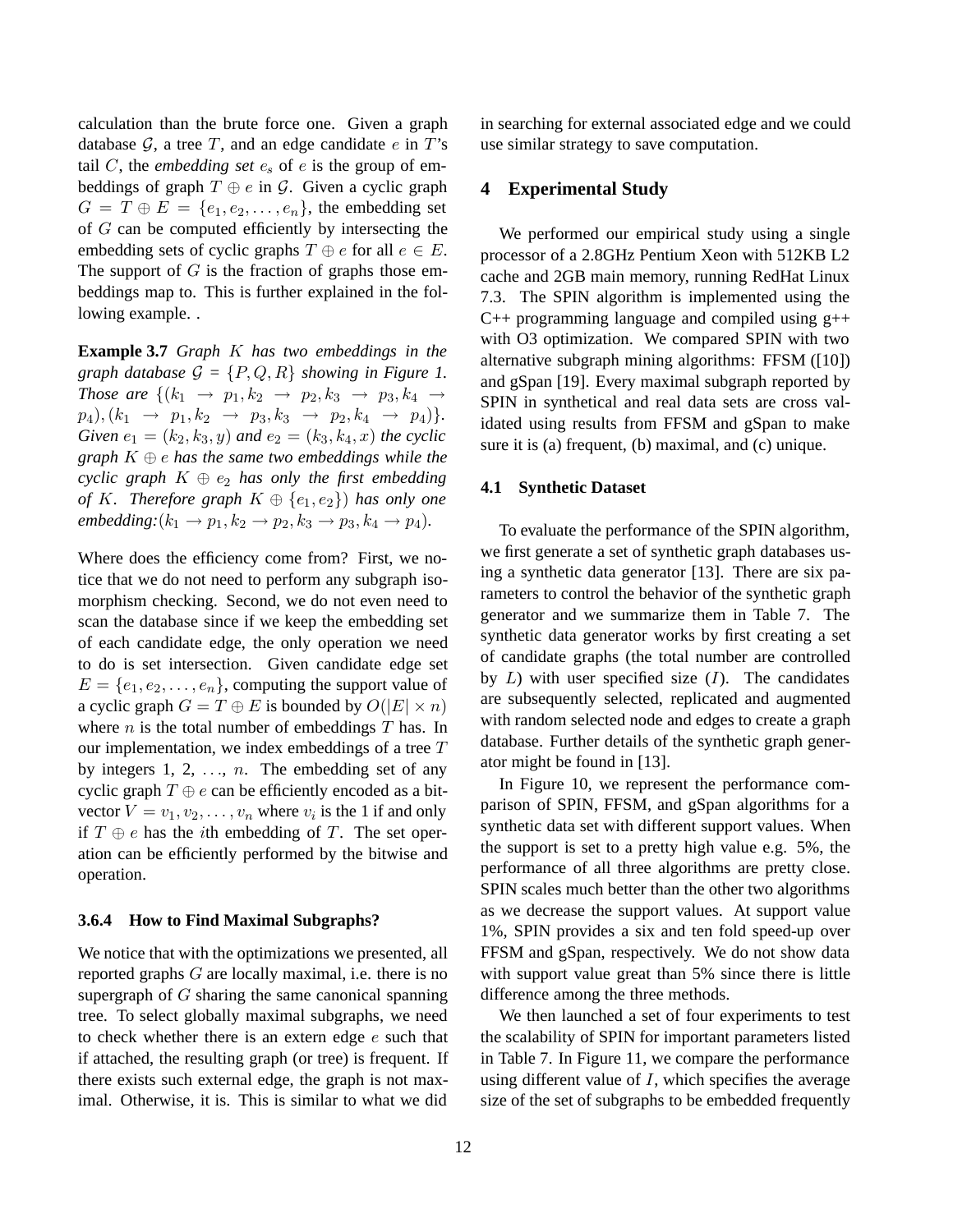

**Figure 9.** Left: performance comparison with different database sizes (D) using SPIN, FFSM and gSpan. Middle: the same comparison using different average database graph sizes  $(T)$  and Right: using different number of available labels. We fix the support value to be 1% in all cases. When we change the total number of labels, we fix the ratio between node labels and edge labels at 1:2

| Parameter | meaning                                                |
|-----------|--------------------------------------------------------|
|           | total number of graphs in a generated database         |
| $\tau$    | average graph size (edges)                             |
|           | the total number of potentially frequent subgraphs     |
|           | the size of the potentially frequent subgraphs (edges) |
|           | the total number of node labels                        |
| F.        | the total number of edge labels                        |

**Table 7.** We list the set of parameters controlling the behavior of the synthetic graph generator. We use a single string, e.g.  $"D10kT30L200I11V4E4"$ to represent a graph database generated by a particular combination of parameters. For example,  $"D10kT30L200I11V4E4"$  stands for a synthetic graph database which contains a total of  $D = 10k$  $(10000)$  graphs. On average, each graph contains T  $=$  30 edges with up to  $V = 4$  vertex labels and  $E = 4$ edge labels. There are total  $L = 200$  potential frequent patterns in the database with average edge number  $I = 11$ . We use a fixed value  $L = 200$  throughout the paper following previous published papers.

in a synthetic graph database. These subgraphs are referred to as *seeds* in [13] and they correlate to the set of maximal frequent subgraphs we need to find. The results demonstrate that SPIN scales well with different sizes of seeds. On the other hand, FFSM and gSpan have to enumerate all subgraphs of these seeds. They clearly experience an exponential growth of the total number of such subgraphs (shown in the right part of Figure 11) as the sizes of the created seeds increase. We notice more than an order of magnitude speed-up



Figure 10. Left: performance comparison under different support values for data set  $D10kT30L200I11V4E4$  using SPIN, FFSM and gSpan. Here we follow the common convention of encoding the parameters of a synthetic graph database as a string. Right: Total frequent patterns identified by the algorithms.

in the study and the performance gap can become even larger as we further increase the value of I.

In Figure 9, we further compared the scalability of the SPIN using different database sizes, different average graph transaction sizes, and different number of node/edge labels. Throughout the experimental studies, SPIN always offers a huge performance gain comparing to FFSM and gSpan.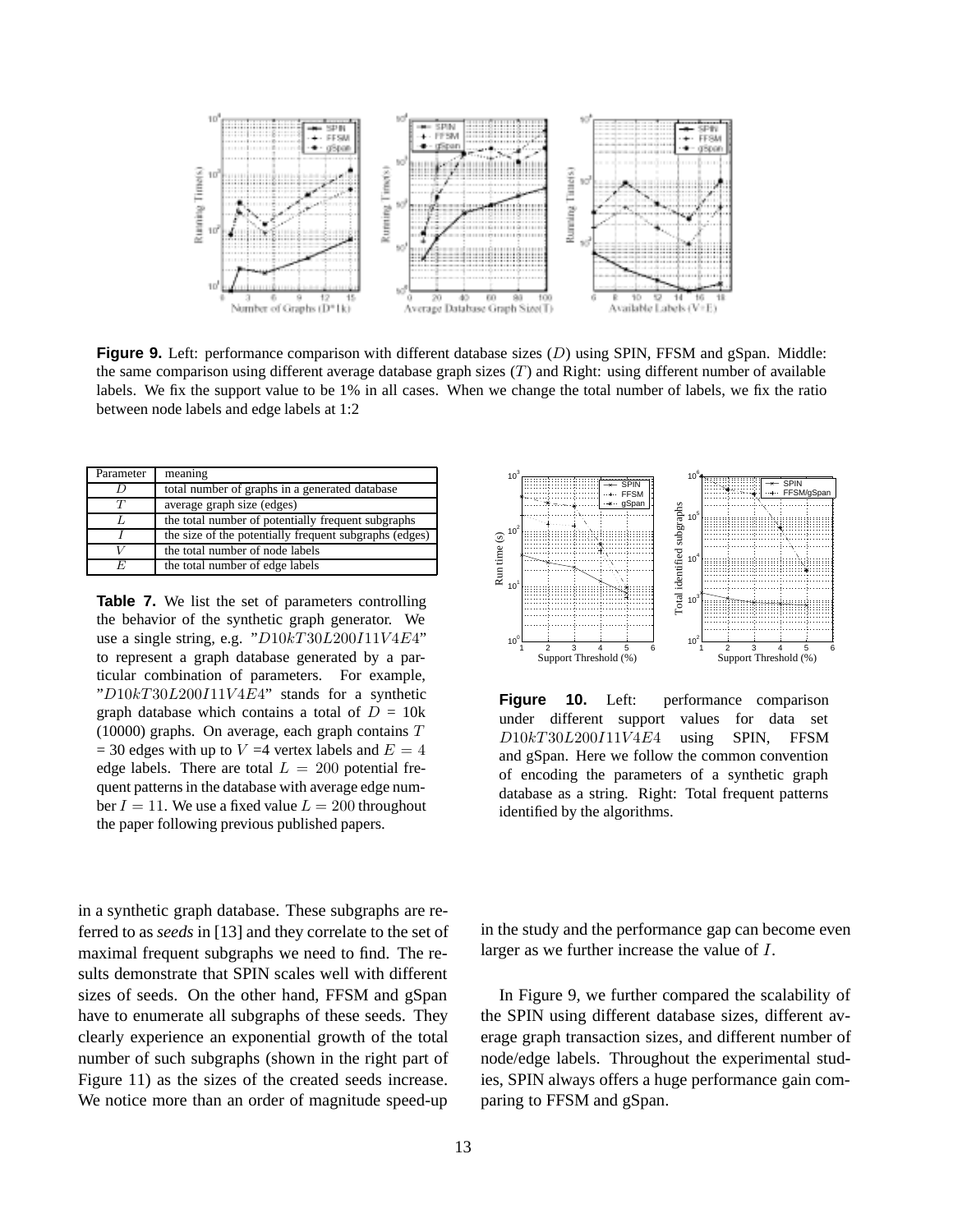

**Figure 12.** Left: performance comparison under different support values for DTP CA data set using SPIN, FFSM and gSpan. Right: Total frequent patterns identified by the algorithms.



**Figure 11.** Left: performance comparison with different seed sizes $(I)$  using SPIN, FFSM and gSpan. Right: Total frequent patterns identified by the algorithms.

## **4.2 Chemical Data Set**

We also applied SPIN to two widely used chemical data sets to test its performance. The data sets are obtained from the DTP AIDS Antiviral Screen test, conducted by U.S. National Cancer Institute. In the DTP data set, chemicals are classified into three sets: confirmed active (**CA**), confirmed moderately active (**CM**) and confirmed inactive (**CI**) according to experimentally determined activities against the HIV virus. There are in total of 423, 1083, and 42115 chemicals in the three sets, respectively. For our own purposes, we used all compounds from CA and from CM to form two data sets, which are subsequently referred to as DTP CA and DTP CM, respectively. The DTP data can be downloaded from http://dtp.nci.nih.gov/docs/aids/ aids data.html. The characteristics of these two data sets are summarized in Table 8.

In Figure 12, we show the performance comparison of SPIN, FFSM, and gSpan using the DTP CA data set. We report that SPIN is able to expedite the program up to five(eight) fold, comparing with FFSM(gSpan) at support value 3.3%. Mining only maximal subgraphs can reduce the total number of mined patterns by a factor up to three orders of magnitude in this data set. We also applied the same algorithms to the data set DTP CM. In this case, SPIN has a performance very close to FFSM and both are around eight fold speedup over gSpan. However, if we impose an additional constraint to let FFSM output the maximal patterns it finds among the set of frequent patterns, SPIN offers a three fold speed-up from FFSM.

### **5 Related Work**

Knowledge discovery from semi-structured data sets is an active topic in the data mining/machine learning community. Many different pattern definitions were proposed from different perspectives such as finding patterns from a single large network [14], finding approximately matched patterns [17], mining patterns using domain knowledge from bioinformatics [9], and finding frequent subgraphs. The later one is the focus of our paper.

Recent subgraph mining algorithms can be roughly classified into two categories. Algorithms in the first category use a level-wise search scheme based on the Apriori property to enumerate the recurrent subgraphs [12, 13]. Rather than growing a graph by one single node/edge at a time, Vanetik *et al.* recently pro-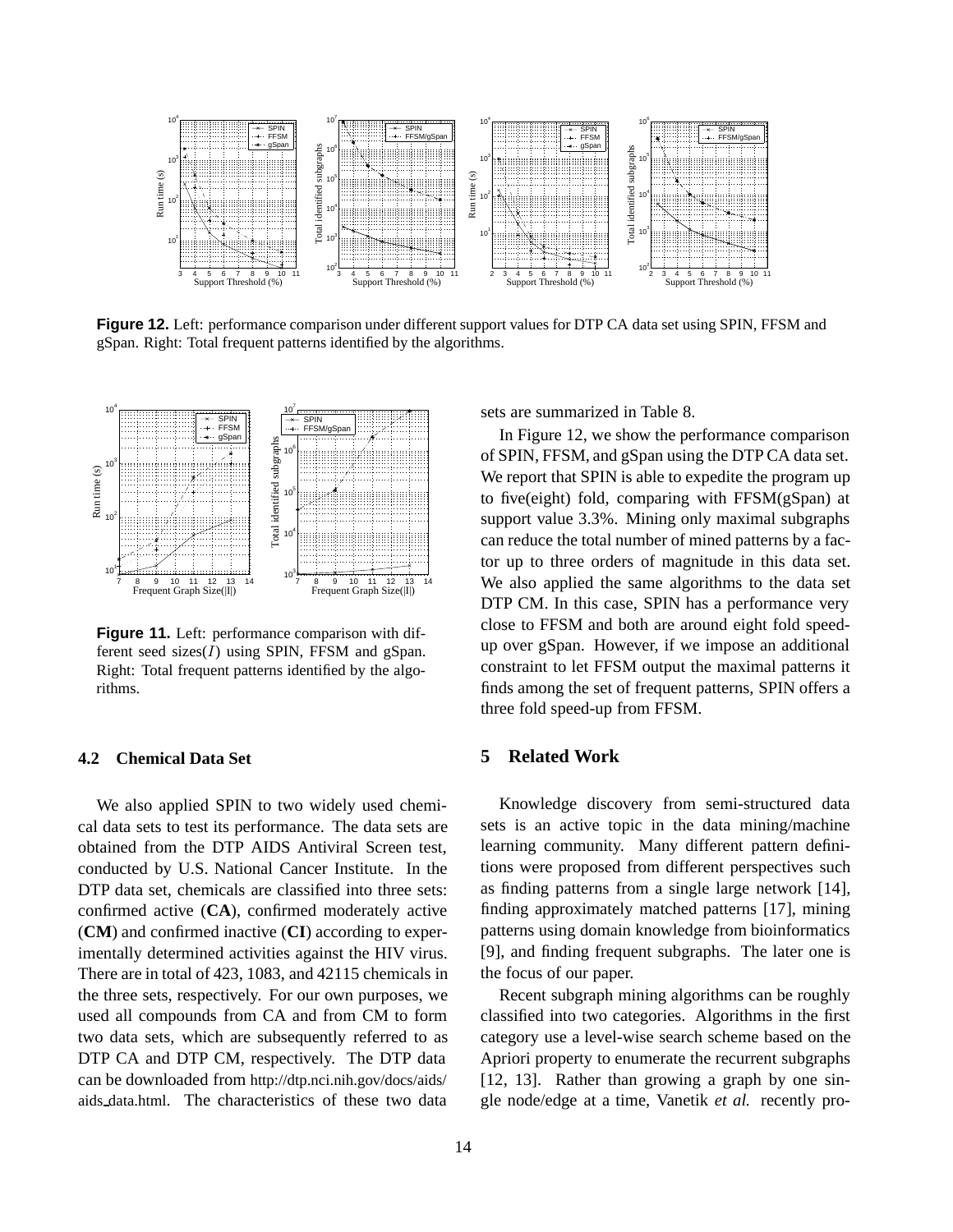| Data Set |      |       | . . <b>.</b> .<br>⊥∪ | max | minV |       | E     | maxE | $\tau$<br>munk |
|----------|------|-------|----------------------|-----|------|-------|-------|------|----------------|
| DTP CA   | 423  | 39.56 | 3.99                 | 190 | 10   | 42.2  | 2.058 | .96  |                |
| DTP CM   | .083 | 31.8  | 3.665                | 220 |      | 34.25 | 2.07  | 234  |                |

**Table 8.** The characteristics of the two data sets. N is the total number of graphs in a data set;  $\overline{V}$  and  $\overline{E}$  specify the average numbers of vertices and edges;  $\overline{L_V}$  and  $\overline{L_E}$  specify the average numbers of vertex labels and edge labels; and  $maxV/minV$  and  $maxE/minE$  are the maximal/minimal numbers of vertices/edges of all graphs in a data set, respectively.

posed an Apriori-based algorithm using paths as building blocks with a novel support definition [18].

Algorithms in the second category use a depthfirst search to enumerate candidate frequent subgraphs [19, 20, 2, 10]. As demonstrated in these papers, depth first algorithms provide advantages over levelwise search for (1) better memory utilization and (2) efficient subgraph testing, e.g. it usually permits the subgraph test to be performed incrementally at successive levels during the search [10].

Our current work benefits extensively from existing algorithms for maximal itemset mining such as [3, 7] and frequent subtree mining algorithms [1, 21].

### **6 Conclusion and Future Work**

In this paper we present SPIN, an algorithm to mine maximal frequent subgraphs from a graph database. A new framework, which partitions frequent subgraphs into equivalence classes is proposed together with a group of optimization techniques. Compared to current state-of-the-art subgraph mining algorithms such as FFSM and gSpan, SPIN offers very good scalability to large graph databases and at least an order of magnitude performance improvement in synthetic graph data sets. The efficiency of the algorithm is also confirmed by a benchmark chemical data set. The algorithm of compressing large number of frequent subgraphs to a much smaller set of maximal subgraphs will help us to investigate demanding applications such as finding structure patterns from proteins in the future.

**Acknowledgement** We thank Dr. Jack Snoeyink in the University of North Carolina for helpful discussions about the paper.

### **References**

- [1] T. Asai, K. Abe, S. Kawasoe, H. Arimura, and H. Sakamoto. Efficiently substructure discovery from large semi-structured data. *SDM*, 2002.
- [2] C. Borgelt and M. R. Berhold. Mining molecular fragments: Finding relevant substructures of molecules. In *Proc. International Conference on Data Mining'02*, 2002.
- [3] D. Burdick, M. Calimlim, and J. Gehrke. Mafia: A maximal frequent itemset algorithm for transactional databases. *ICDE*, 2001.
- [4] Y. Chi, Y. Yang, and R. Muntz. Indexing and mining free trees. *ICDM*, 2003.
- [5] A. Deutsch, M. F. Fernandez, and D. Suciu. Storing semistructured data with STORED. *in SIGMOD*, pages 431–442, 1999.
- [6] R. Goldman and J. Widom. Dataguides: Enabling query formulation and optimization in semistructured databases. *In VLDB'97*, 1997.
- [7] K. Gouda and M. J. Zaki. Efficiently mining maximal frequent itemsets. *ICDM*, 2001.
- [8] J. Hu, X. Shen, Y. Shao, C. Bystroff, and M. J. Zaki. Mining protein contact maps. *2nd BIOKDD Workshop on Data Mining in Bioinformatics*, 2002.
- [9] J. Huan, W. Wang, D. Bandyopadhyay, J. Snoeyink, J. Prins, and A. Tropsha. Mining protein family specific residue packing patterns from protein structure graphs. In *Eighth Annual International Conference on Research in Computational Molecular Biology (RE-COMB)*, pages 308–315, 2004.
- [10] J. Huan, W. Wang, and J. Prins. Efficient mining of frequent subgraph in the presence of isomorphism. *ICDM*, 2003.
- [11] J. Huan, W. Wang, A. Washington, J. Prins, R. Shah, and A. Tropsha. Accurate classification of protein structural families based on coherent subgraph analysis. In *Proc. Pacific Symposium on Biocomputing*, 2004.
- [12] A. Inokuchi, T. Washio, and H. Motoda. An aprioribased algorithm for mining frequent substructures from graph data. *In PKDD'00*, 2000.
- [13] M. Kuramochi and G. Karypis. Frequent subgraph discovery. In *Proc. International Conference on Data Mining'01*, 2001.